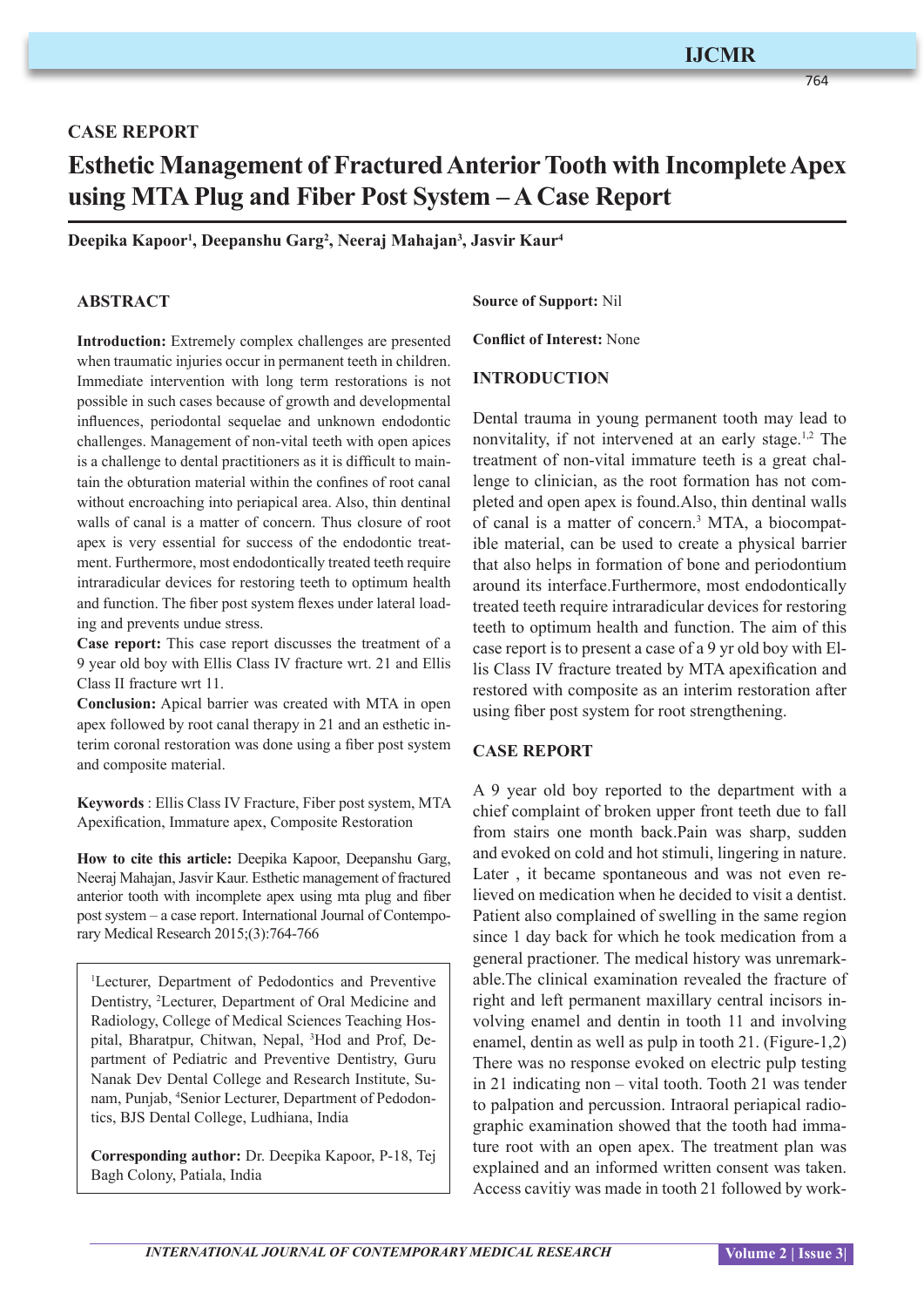ing length determination. Gentle instrumentation and copious irrigation was done followed by the placement of antibiotic paste. After one week, patient was asymptomatic. MTA (Angelus) powder was mixed with distilled water which was then carried into canal with the help of amalgam carrier and packed to form an apical plug of approximately 4 mm. (Figure-3) Over this moist cotton pellet was placed and access cavity was sealed. One day later, canal was obturated with guttapercha by lateral condensation technique. On the next appointment, the gutta- percha was partly removed usingpeeso reamers leaving the apical 5mm of the filling to maintain a good seal. Correct size for the glass fiber post (Reforpost, Angelus) was selected and trial X-ray was taken. Then the prepared cavity was acid etched for 15 seconds with a 37% phosphoric acid gel, rinsed, dried and two coats of a dentin adhesive was applied. The tip of flowable composites tube was placed 2 to 3 mm below the CEJ and the composite was injected. The fiber glass post was inserted into the canal with cotton pliers and light cured. Interim composite restoration was done w.r.t. 21 to meet esthetic requirements for the anterior segment using the incremental technique and occlusal adjustment was performed.Tooth 11 was restored with composite restoration. (Figure-4)

## **DISCUSSION**

Tooth trauma has been and continues to be a common occurrence that every pediatric dentist must be prepared to assess and treat when necessary.<sup>4</sup> It has no predictable pattern of intensity or extensiveness and has the uncanny knack of accruing at times when the dentists are least prepared. The maxillary central incisors are most often injured in the accidents.An immature permanent incisor tooth is defined as one where the apex can be considered to be open. Root end closure is required in such cases which is a complete calcific barrier at the apex of the tooth against which a guttapercha filling can be condensed so that the sealant does not pass through the apex into the periapical tissues.

Apexification is a method by which artificial barrier in the root apex is formed in such a way that obturating material can be filled in the canal space. Calcium hydroxide has been extensively used to accomplish apical closure due to its ability to induce hard tissue formation, but it is more time consuming.<sup>5</sup> MTA has been developed by Torabinejad and co workers in 1990 at Loma Linda University. MTA offers the barrier at the end of the root canal in teeth with necrotic pulps and open apices. MTA has shown good sealing abilities and



**Figure-1:** Preoperative picture



**Figure-2:** Preoperative radiograph; **Figure-3:** MTA apexification.



**Figure-4:** Postoperative picture

biocompatibilityto the periradicular tissue. MTA has been successfully used as an apical barrier.<sup>6</sup>

Endodontically treated teeth often require a post for their strength. Earlier customized posts machined from metal were used but these can weaken roots and lead to root fracture. Prosthetic failure has been cited as the most common cause of failure in endodontically treated teeth. Currently availablefibre-based posts are particularly composite materials. They are formed of fibres of carbon or silica surrounded by amatrix of polymer resin, usually an epoxy resin. Carbon-fibre posts are black incolour and are not aesthetic withall-ceramic units. So, silica-fibreposts which are translucent and more tooth coloured have been introduced.<sup>10</sup>